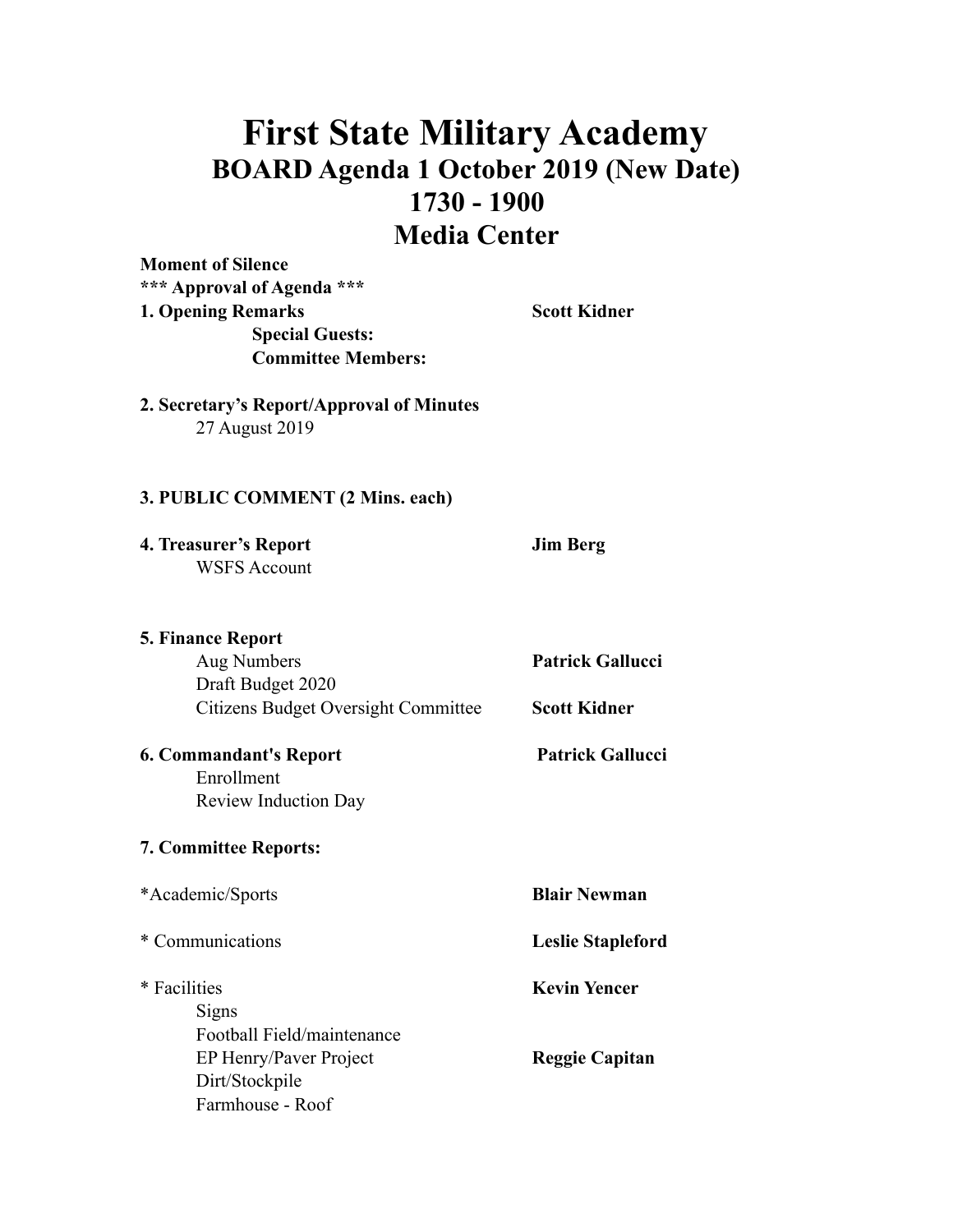## **8. Organizational Issues**

Board Commitment Form/Action Board Description Form/Review

Charter Approved - Next Renewal: 2024

## **9. Closing Remarks**

**10. Meeting Adjourned** 

**Next Meeting(s) of Board** 

**2019 24 September 2019 22 October 2019 \* 26 November 2019 ( Change) \* 24 December 2019 (Change)** 

**\*\*\* Agenda items may not be considered in sequence. This agenda is subject to change. Changes may include the addition or the deletion of items, including**